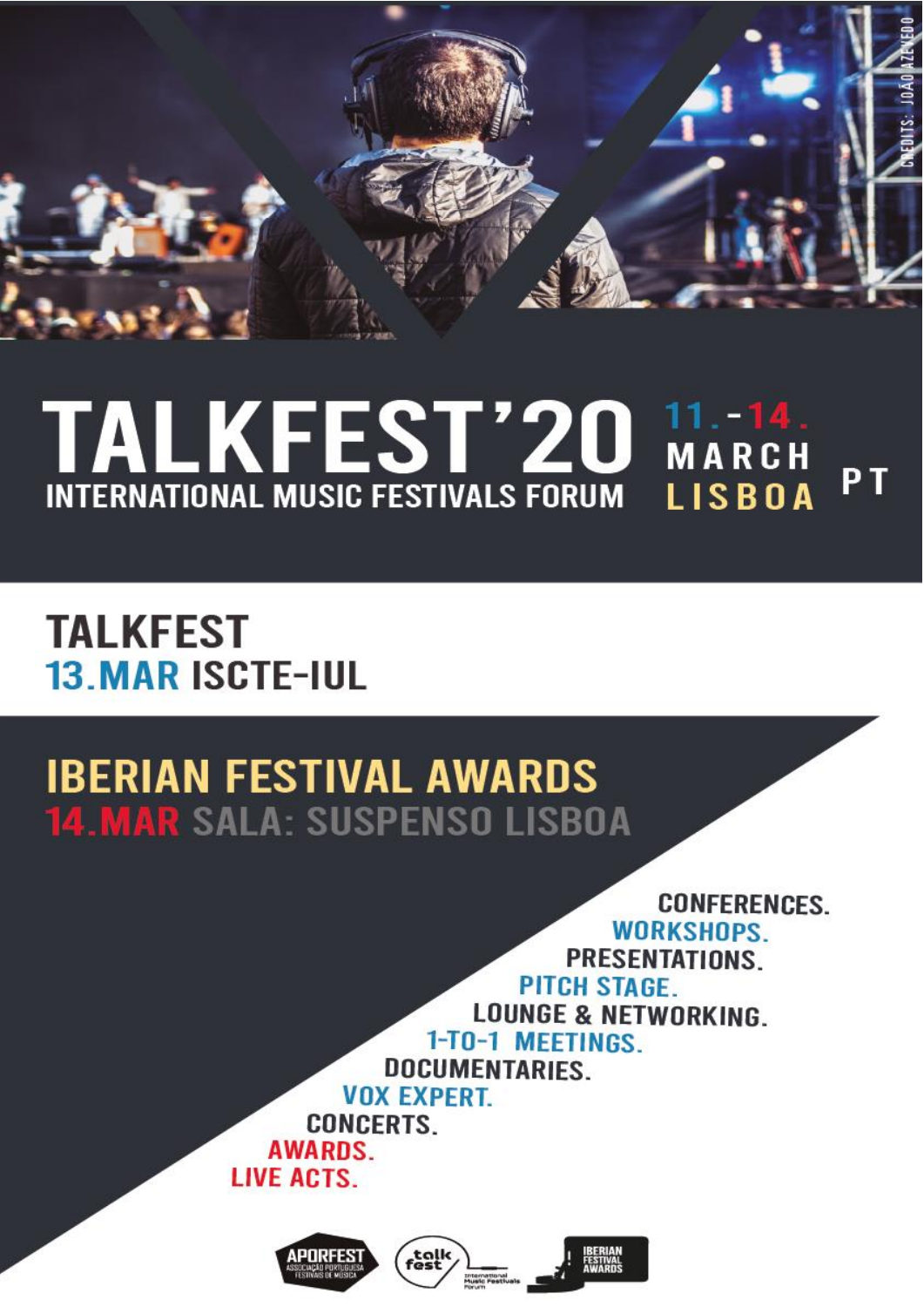# **CONFERENCES**

#### KEYNOTE SPEAKERS

#### **Gaby Salaverry (Marketing Director | LastTour)**

He has a Law degree from Universidad de Deusto and an MBA from IESE Business School - University of Navarra. Since 2011, he has been marketing director for Last Tour, Spain's largest entertainment company. Last Tour promotes some of the most important festivals in Europe, such as: Bilbao BBK Live, Azkena Rock Festival, BIME and Donostia Festibala.

#### **Marisa Márquez (Marketing Director | Live Nation Spain)**

Has a long career and experience in marketing, communication and business development. She was an active part of the digital transformation of all areas in your professional experience. She's graduated by the Universidad Complutense de Madrid in Media, Planning and Media Purchase. She has been playing an active role in several middle companies and has been, since 2016, Marketing Director of Live Nation Spain.

#### **Ricardo Mexia (Director | ANMSP - Nat. Association of Public Health Physicians)**

He is a public health doctor in the Department of Epidemiology (DEP) of the Instituto Ricardo Jorge and president of ANMSP - Nat. Association of Public Health Physicians. He is a guest assistant in preventive medicine and epidemiology at several medical schools. He is also president of the board of the General Assembly of ALIMENTA - Associação Portuguesa de Alergias e Intolerâncias Alimentares.

#### SPEAKERS

#### **Alicia Toboso (New Business Development Director | PRISA Radio)**

Has built most of her professional career in the music industry, working for major international brands. Primarily on television at MTV, where she directed the art department as Talent & Music Manager. She also made part of the production of major national and international events such as the MTV Europe Music Awards. She is a music consultant for other international companies such as Fox International Group or Vodafone, always linked to entertainment projects, live music or contented branded actions. She currently algo directs Prisa Radio's Business Development department for the different LOS40, LOS40 Classic, LOS40 Dance, DIAL, RadiOlé and SER broadcasters.

#### **Álvaro Diez (General Secretary Instituto Autor | SGAE)**

Is the Secretary General of Instituto Autor, a research center focused on copyright and related rights of the Sociedad General de Autores y Editores (SGAE). He holds a bachelor`s degree in law, business administration and a master`s degree focused on intellectual property rights from Universidad Autónoma de Madrid, as well as he holds a postgraduate degree in advance managerial development from Escuela de Negocios ESIC. He is a founding member and president since 2005 of the electronic music association 3KSC. Author of numerous publications related to

# CONTACTS: TALKFEST@TALKFEST.EU / +351 21 79 04 720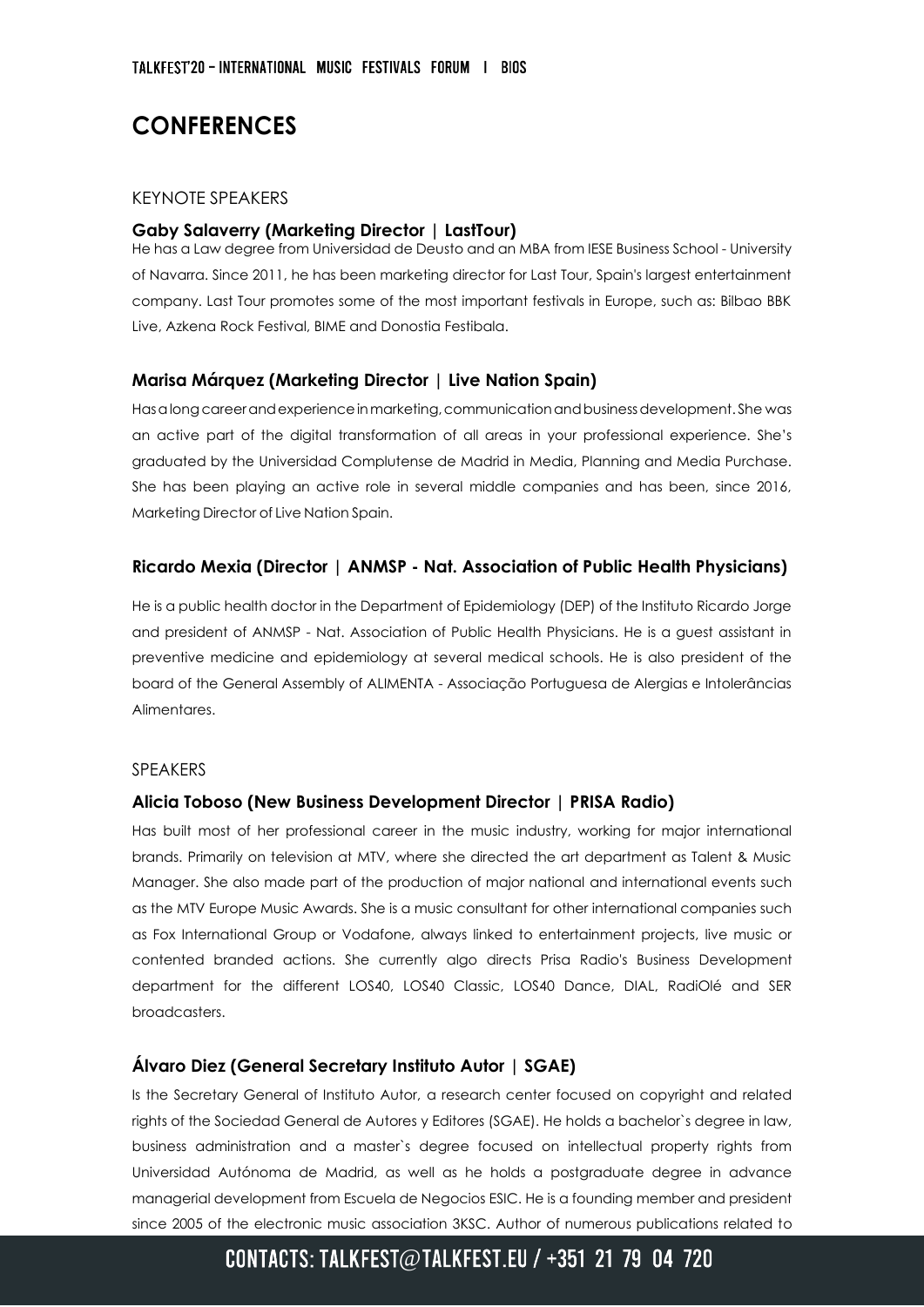#### TALKFEST'20 - INTERNATIONAL MUSIC FESTIVALS FORUM | BIOS

the legal and business aspects of cultural industries, university professor and regular speaker in international forums on these matters.

### **Anjos (Music Artists)**

Nélson and Sérgio Rosado did their best to make the old dream of singing together come true. In 1999, the Anjos appeared on the Portuguese music scene and became a huge phenomenon of national popularity and sales with a huge exposure on television, radio, press and concerts throughout the country. In late 2018 and after the theme "Eterno", which Sergio Rosado composed to dedicate to his wife in the middle of the church and whose video of the moment went viral running the world, the Anjos, at the request of many fans, decided to enter the studio again and record this theme that was 7 consecutive weeks in 1st place in the Top 25 of RFM. 2019 is then the celebration of the 20 years of career of this unique band that remains a huge success in the Portuguese music scene.

### **António Severino (Vice-President/Director | Gavião Municipality & Beat Fest)**

He is a Food Engineer graduated from the Escola Superior Agrária do Instituto Politécnico de Beja and Vice-President of the Municipality of Gavião. In 2013 he assumed the vice-presidency of the Gavião Municipality, replacing and assisting the president in his absences and accumulating the direct responsibility of the areas of Culture, Sport, Youth, Associativism and Tourism, among others. He is responsible for the development of various cultural projects in the municipality, including the Beat Fest Festival, created in 2017.

#### **Carlos Pedro Pereira (Head of Brand & Sponsorships |Galp)**

With a Master degree in Marketing Management from ISCTE. Began his work in the world of advertising in 2000, when he joined the portuguese branch from the Leo Burnett's multinational agency.Interestingly, the first account where he worked at the time was Galp Energia. Five years later, he joined the Portugal Telecom staff, as Marketing and Communication Manager of the brand USO. Among many other professional experiences, Carlos became the new Galp's Head Of Brand and Sponsorship, taking over coordination of the brand's management and sponsorships in the Marketing and Communication Department.

#### **Diogo Braz (Artistic Director | Festival Carviçais)**

He is the Artistic Director of the Festival Carviçais, responsible for its organization since 2018. About his academic career, he is a university student at the Faculdade de Ciências do Desporto e Educação Física of Universidade de Coimbra and Coordinator of the Professional Outlets Departments at the Núcleo de Estudantes de Ciências do desporto e Educação Física of Associação Académica de Coimbra. At the same time is Director of Communication and Marketing of Associação de Futebol de Bragança, Professional Trainer.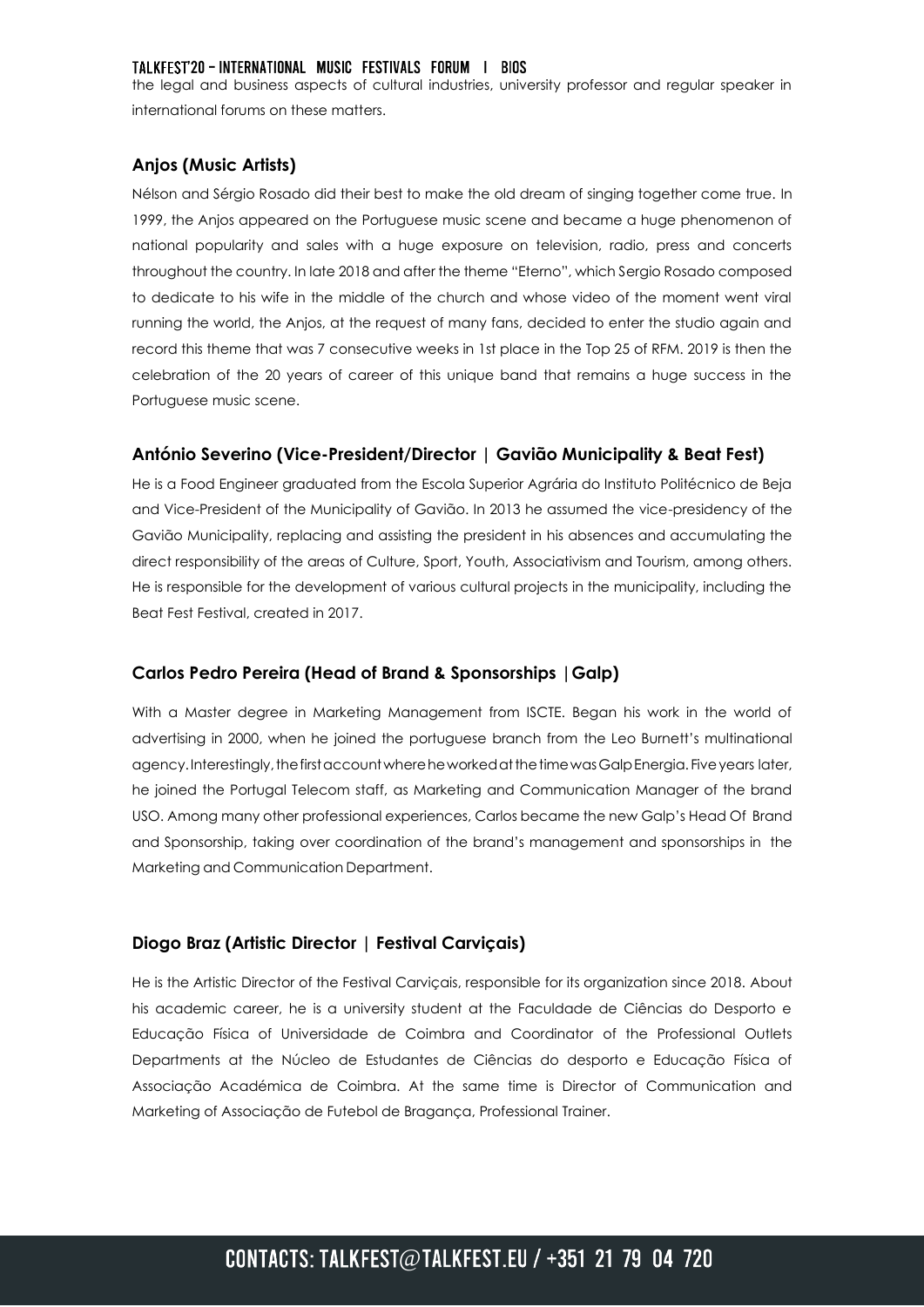## TALKFEST'20 - INTERNATIONAL MUSIC FESTIVALS FORUM | BIOS **DJ Ride (DJ/Producer)**

Heismanythings.It'shalfoftheBeatbombers with Stereossauro.Heisthescratchworldchampion (2011 and2016).Heholdssixnationalchampiontitles.HeisaDJcapableofrockingpartiesofany size. He is a sound designer and producer with several EP's and three albums on his resume, "Psychedelic Soundwaves", "Turntable Food" and "Life in Loops". He is a dedicated digger, as the Discos Perdidos documentaryshows.Heisapioneer,afactthatcanbejustified,forexample,with hisshowPixelTrasher. Ride is really many things. But one is enough to define it as deeply and simply as possible: Ride is passionate about music.

# **Eduardo Cintra Torres (Opinion maker/Teacher | Correio da Manhã/UCP/ISCTE-IUL)**

Holds a doctorate degree in Social Sciences, with specialization in Sociology, from the Instituto de Ciências Sociais of Universidade de Lisboa. He is Assistant Professor at the Faculdade de Ciências Humanas of UCP and Invited Assistant Professor at the Escola de Sociologia ISCTE-IUL. He has authored 19 books and dozens of scientific articles and book chapters and has been a journalist since 1983. He helds also a position as a critic and opinion maker at Correio da Manhã, Sexta magazine and CMTV. He's a member of PEN Clube Português.

## **Francisco Madelino (President | Fundação INATEL/Ciclomundos)**

Economist, teacher at ISCTE - Instituto Universitário de Lisboa, and president of the general council of IPS (Instituto Politécnico de Santarém). He has served as chairman of the board of directors of the Fundação INATEL. Researcher and consultant, with several works carried out, and published, in the areas of employment, professional training, macroeconomics, sectoral economics, social economics and local economics, social security and Public Administration, carried out within the scope of ISCTE (including IPPS) and the Centros de Investigação DINAMIA (Centro de Estudos sobre a Mudança Socioeconómica) and PROACT (Unidade de Investigação e Apoio ao Desenvolvimento Local) and the consultancy Espaço e Desenvolvimento.

## **Francisco Rebelo (Guitar player / music producer Orelha Negra)**

He began his musical training at the Escola de Jazz do Hot Club in 1991 and, between 1999 and 2003, worked as a sound technician and show producer at Galeria ZDB. He formed the Cool Hipnoise in 1995 and the Spaceboys in 2000. He has participated as a bassist in recordings and concerts with Aline Aline Frazão, Sam the Kid, Valete, Nástio Mosquito, Cacique 97, Micro Audio Waves, Mind da Gap, Boss AC, Rádio Macau, Bezegol, Nuno Rebelo, Black Company, among others. He has also produced several works in the advertising area at the Nascer do Som studio in Lisboa.

## **Francisco Ribeiro (Director | Storm Productions)**

Has a degree in Economics from the Universidade de Lisboa and a postgraduate degree in Advertising Communication. He is the production director of several events at Altice Arena, Campo Pequeno, Coliseu do Porto, Coliseu de Lisboa as well as responsible for the booking area of Grupo Chiado, with the responsibility of several artists. He is also since 2017 the production director of the North Music Festival, functions that he accumulates with the position of director of FearLessTendency lda (Storm Productions).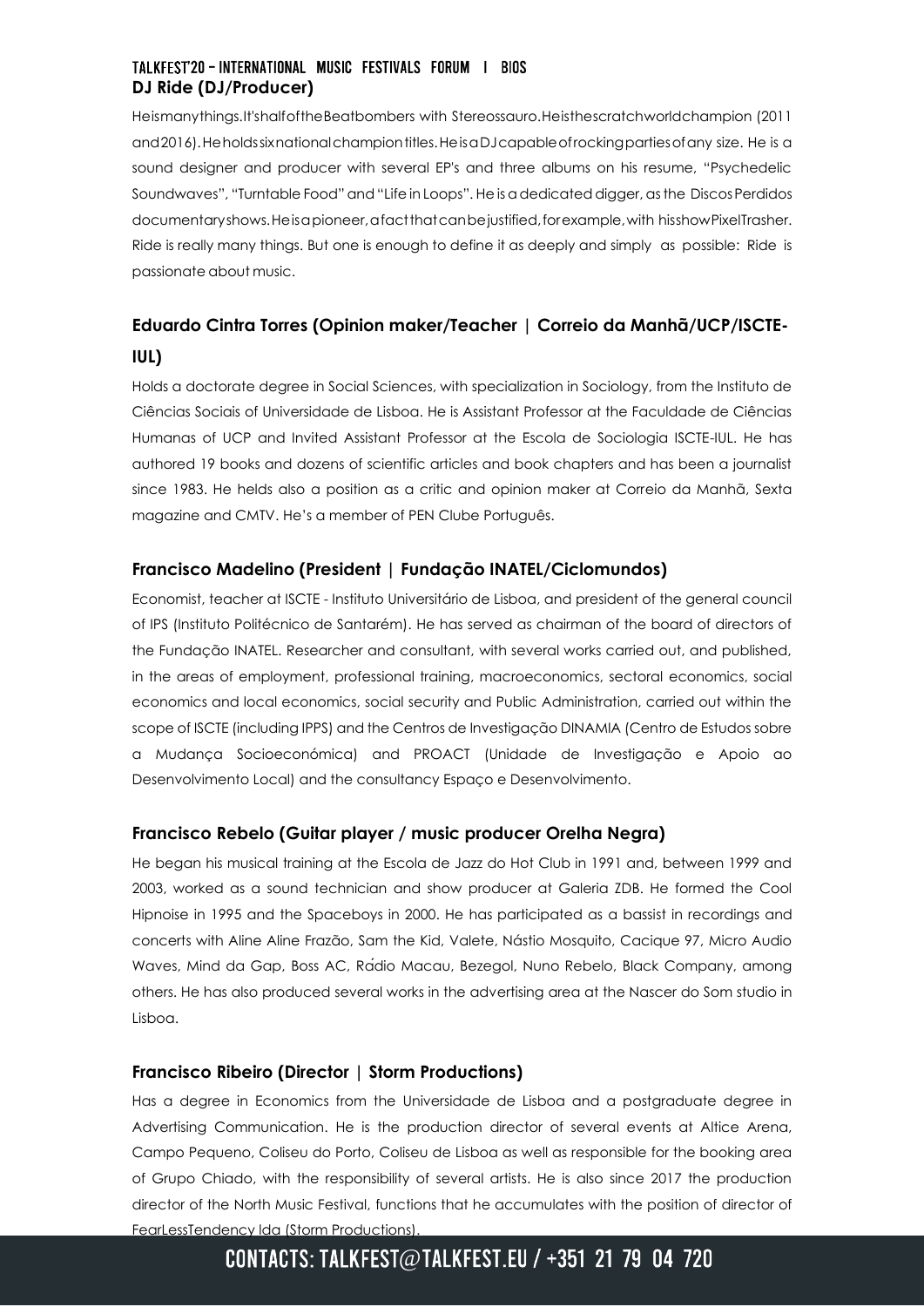#### **Gil Belford (General Manager Iberia | Fever)**

Gil Belford, nascido em Lisboa, é atualmente o General Manager Iberia na Fever, a startup de descoberta de entretenimento. Na Fever, foi responsável pelo lançamento do mercado português e atualmente gerencia os mercados português e espanhol. Gil foi anteriormente COO no Hole19 e VP de Crescimento Global no gigante de tecnologia alimentar Zomato.

## **Gil Correia (Creative Director & Head of Digital | MSTF Partners)**

He is Creative Director & Head of Digital at MSTF Partners, Portugal's most awarded agency, and is responsible for communicating festivals such as Neopop, Lisb-On, Meo Sudoeste, Meo Marés Vivas amongmanyotherclients.Heisalsoapartnerofthepromoterandpublisherofelectronicmusic Bloop Recordings, a major driver of the afternoon performances phenomenon in Lisbon.

## **Gonçalo Camacho (CEO | Summer Opening)**

Has 41 years old and was born in Funchal. He is CEO and Co-Founder of the Summer Opening festival, one of the biggest summer events in Madeira.

### **Gonçalo Miranda (Artístic Director/DJ | Dreambeach Festival**

An overwhelming personality such as Gonçalo´s indisputably gives results. The Portuguese, nowadays settled in Ibiza, is a restless mind as he has proved during his career. During 8 years he has been the key behind great revulsion of Andalucia´s electronic scene from what was his base of operations, the capital of Seville. His partnership with this autonomous community is tight and productive. He became Creamfields Andalucia´s official DJ in 2009, and Dreambeach Villaricos´official DJ and artistic director from 2012 onwards. Dreambeach Villaricos has become one of the e most important festivals in Europe over the last years. This year he celebrates his 20th anniversary in the industry by developing an extensive and solid tour under the concept of "20 Years Raving" which will lead him to perform at some of the best clubs in the world, showing that his everrising career has no limits.

## **Joaquín Costa (Co-founder | Casfid)**

Born in Alicante (Spain), is graduated in Telecommunications Engineering from the Instituto Politecnico de Valencia. He holds an MBA degree from the Universidad Europea. Throughout his career, he has worked in important multinational companies, in positions related to marketing and brand image. These works allowed him to know about live music industry. In 2014, Joaquin and his partner, Javier Juanes, founded CASFID, the global provider of technological services for all kinds of events.

## **Joaquim Diogo (President | Crato Municipality/Festival do Crato)**

He was born and resides in Crato, the land that saw him born and grow and that he likes very much and defends with great intensity. Likes Music, Sports and Travel. Degree in Administration Advisory from the Instituto Politécnico de Portalegre and holder of the Autarchic Training course. He embraced the political cause in 2013 and four years later he became Mayor of Crato. He is responsible for organizing the Crato Festival since 2018.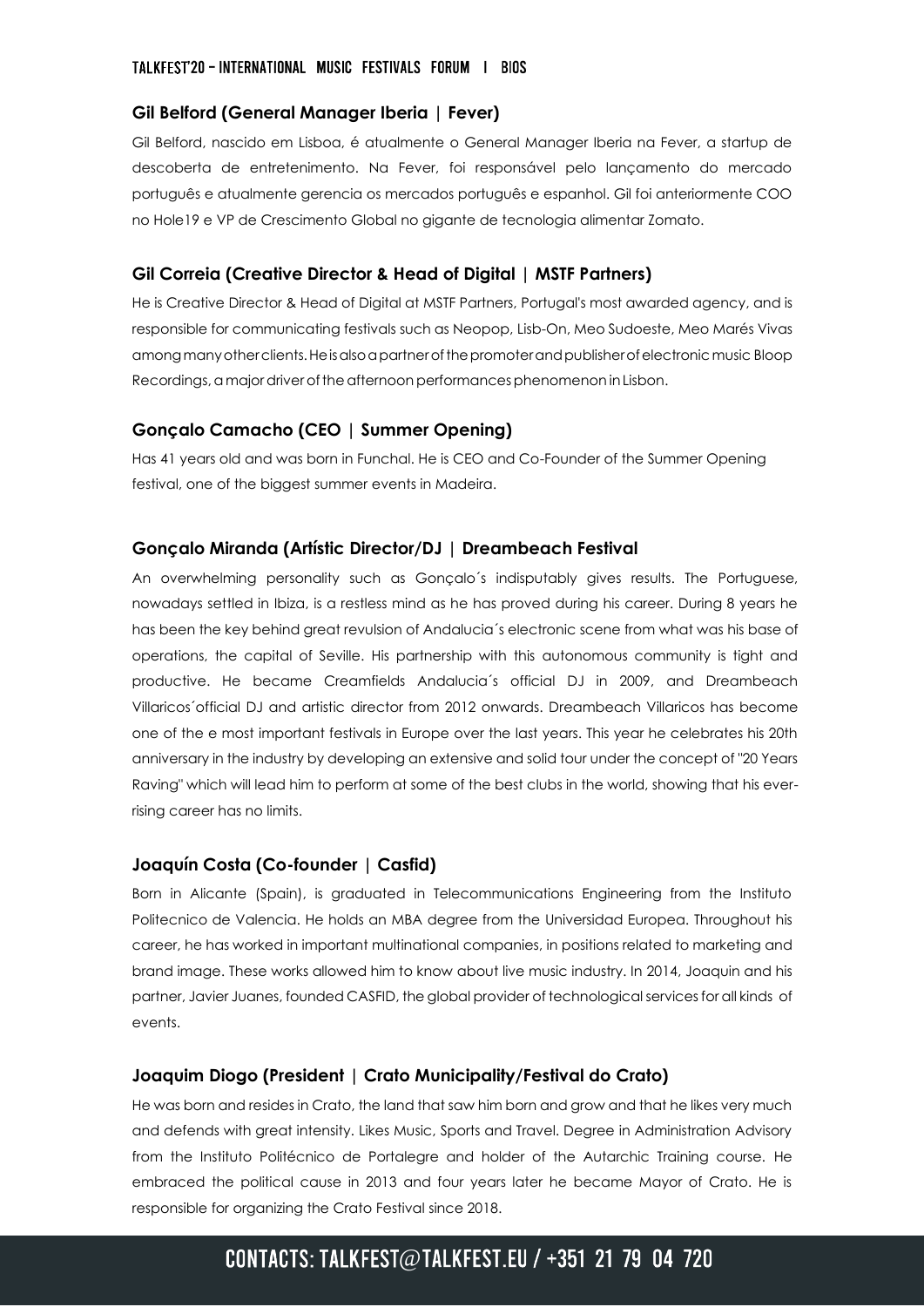## **Lena d'Água (Music artist)**

She debuted as a vocalist in a band - the Beatnicks - in 1976. Recorded two albums for children - Qual é Coisa Qual é Ela? (1979) and Ou Isto ou Aquilo (1992) and several others: Sem Açúcar (1980), Perto de Ti (1982), Lusitânia (1984), Terra Prometida (1986), Aguaceiro (1987), Tu Aqui (1989), The Songs of the Century (1994), Always, live at Hot Clube (2007), Carrossel (2014) and Desalmamente (2019). Edited a book of poems from his youth, A Mar Te (1984) and another about her Father - idol of crowds in the 50s - José Águas o Meu Pai Herói (2011). She is currently preparing her biography.

### **Luís Represas (Music Artist)**

He is a Portuguese music artist with a long career. He founded the band Trovante in 1973 together with João Gil, João Nuno Represas, Manuel Faria and Artur Costa, which later joined Fernando Júdice, José Martins and José Salgueiro. This was a reference group of portuguese popular music after April 25th, and in which he remained a singer until its break up. The band broke up in 1992, and Luís Represas began a solo career. Currently has 14 albums edited individually, and perform throughout the country.

### **Luís Salgado (Founder | Amazing Events/Vagos Metal Fest)**

Founder of Amazing Events. Is the head of the company that promotes the Vagos Metal Fest festival, since 2016. With a wide path in the promotion of emerging bands and well known to the public most affected by rock and its variants, in 2020, he will embark on a new adventure with its latest creation - SoundFlower Fest.

#### **Luís Soares (Int. Marketing Manager | Rock in Rio)**

Is a creative and passionate Marketing professional currently working as International Marketing Manager at Rock in Rio Lisboa. He also serves as curator of the Digital Stage, a stage dedicated to digital influencers and online talents. Master in Events Marketing and Management from London Metropolitan University and Bachelor in Tourism, Leisure and Heritage, from the Faculty of Arts of the University of Coimbra. Prior to joining Rock in Rio, he worked for multinationals such as the United Talent Agency (one of the largest talent agencies in the world) as well as Sony Professional Europe and China Business Network.

## **Manuel Osório (Director | Wine & Music Valley)**

Graduated in Management from the Universidade Portucalense, Manuel Osório also has an MBA in Strategic and Business Management, in addition to other types of training in which he has been investing throughout his career. At the beginning of his professional activity he was an accountant and TOC in several companies until 2018, when he became CEO of three companies: Castas e Pratos, Luxury Composition and Wine & Music Valley. This last one being the first wine-inspired music festival in the Douro region.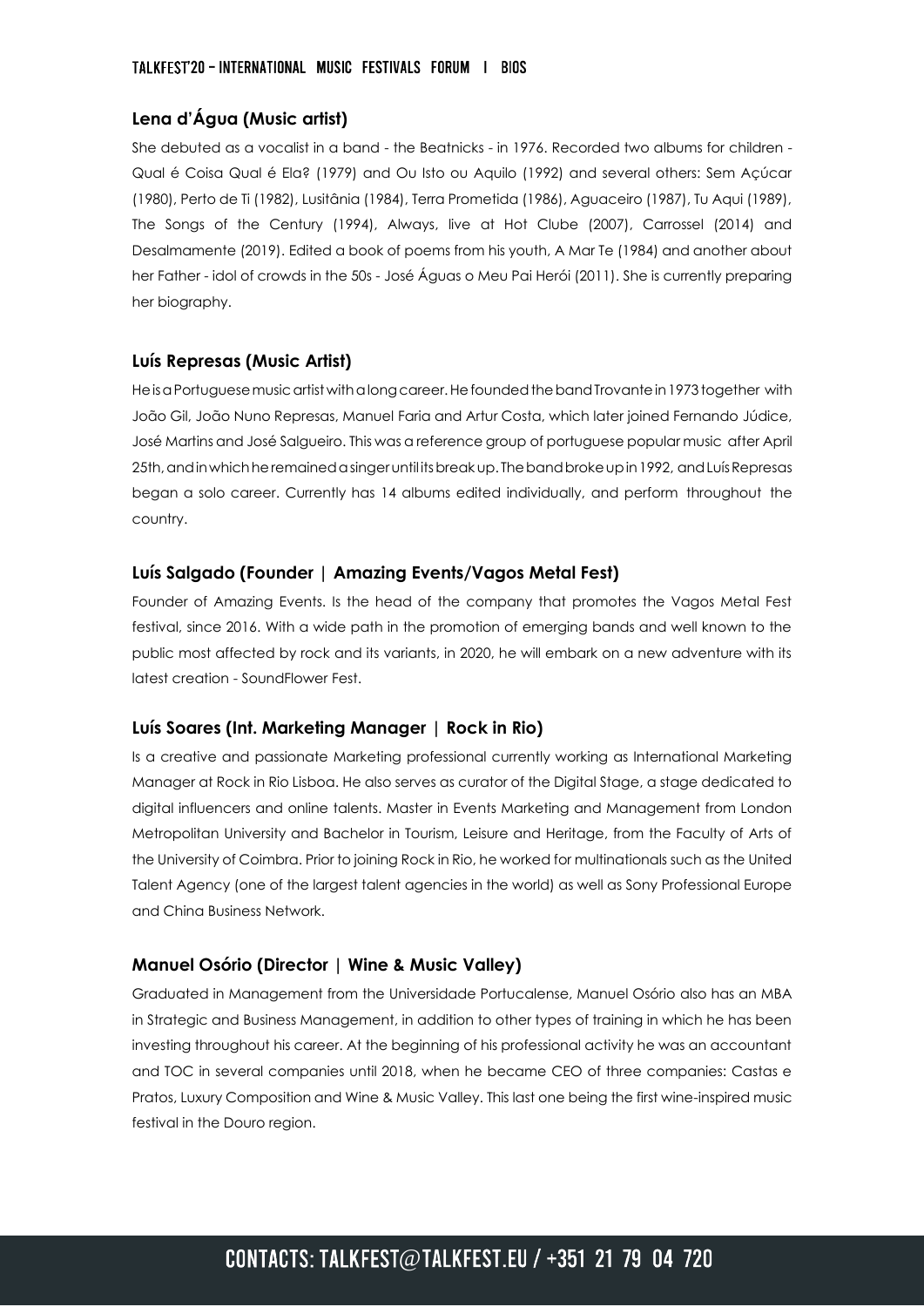# TALKFEST'20 - INTERNATIONAL MUSIC FESTIVALS FORUM | BIOS **Nathalie Costa (Clipping, Social Media, Planning & Audience Director |**

## **Mediamonitor)**

Holds a degree in Social Communication from the Instituto Superior de Ciências Sociais e Políticas, joining MediaMonitorin 2006 as PlanView Product Manager. In 2008 takes over the coordination of the Planning and Audience Department, and in 2010 is also involved in the area of sponsorship evaluationreports.In2017,NathaliebecameDirectorofthePlanningandAudienceDepartment and the Clipping Department and in 2018 she became also responsible for the Social Media Explorer area.

## **Nuno Gomes (CEO| Braver Media Group/ RFM Sonmii)**

Graduated in Economics, he began his professional activity in Financial Consulting, namely in investment projects, business plans and mergers and acquisitions. He was invited to assume the role of General Director, but it is in 2016 that the Braver dream begins. Among the brands of the Braver Media Group, MOT stands out (events producer) and includesRFM SOMNII and Afronation.

## **Paulo Silver (CEO | New Collective/ Revenge of the 90's)**

Was born in Faro and lived in Portimão until he came of age and went to Évora to study Computer Engineering. Doesn't finish the course and in the second year he decides to go to Lisbon to take a course in ACT. It is when he graduates that he starts working on television and chooses to settle down as an actor in Madrid, where he discovers the world of events. However, it is on a fortuitous trip to London that he discovered RebelBingo, an event that has impacted him to the point of taking him to Spain and turn it into a national phenomenon (with a tour of 22 Spanish cities). A year later, Lisbon and 12 other cities follow, eventually bringing this success to Rio de Janeiro, São Paulo, Los Angeles, New York and Shanghai. While living in Brazil, New Sheet gained wings and took off in Lisbon, so he decided to return to Portugal where he created events such as Battle Royale, Push the Button, Rebell Village (one of the largest finalist trips in the country) and Revenge of the 90's where he is also one of the leading artists.

## **Pedro Pina (City Council | Setúbal Municipality)**

With a degree in Social Services from the Instituto de Serviço Social de Lisboa, he has been a city council in the Setúbal municipality since 2012 in the area of Culture, Sport, Social Rights and Youth.

## **Tiago Cortez (Executive Director | Cofina Eventos)**

Entrepreneur in the Media area, he started his career as an economic journalist and at the age of 24 he launched the negócios.pt website and later the Jornal de Negócios (print version). Later he launched other projects such as the magazine Prémio and the free economic newspaper OJE. He currently leads Cofina's events area, a business area that organizes projects for the company's various brands, as is the case with dozens of events linked to the Jornal de Negócios, but also very different events, such as wines, gastronomy, exhibitions, even one of the main spaces for family entertainment in the summer, in the Lisboa region: Splash Seixal.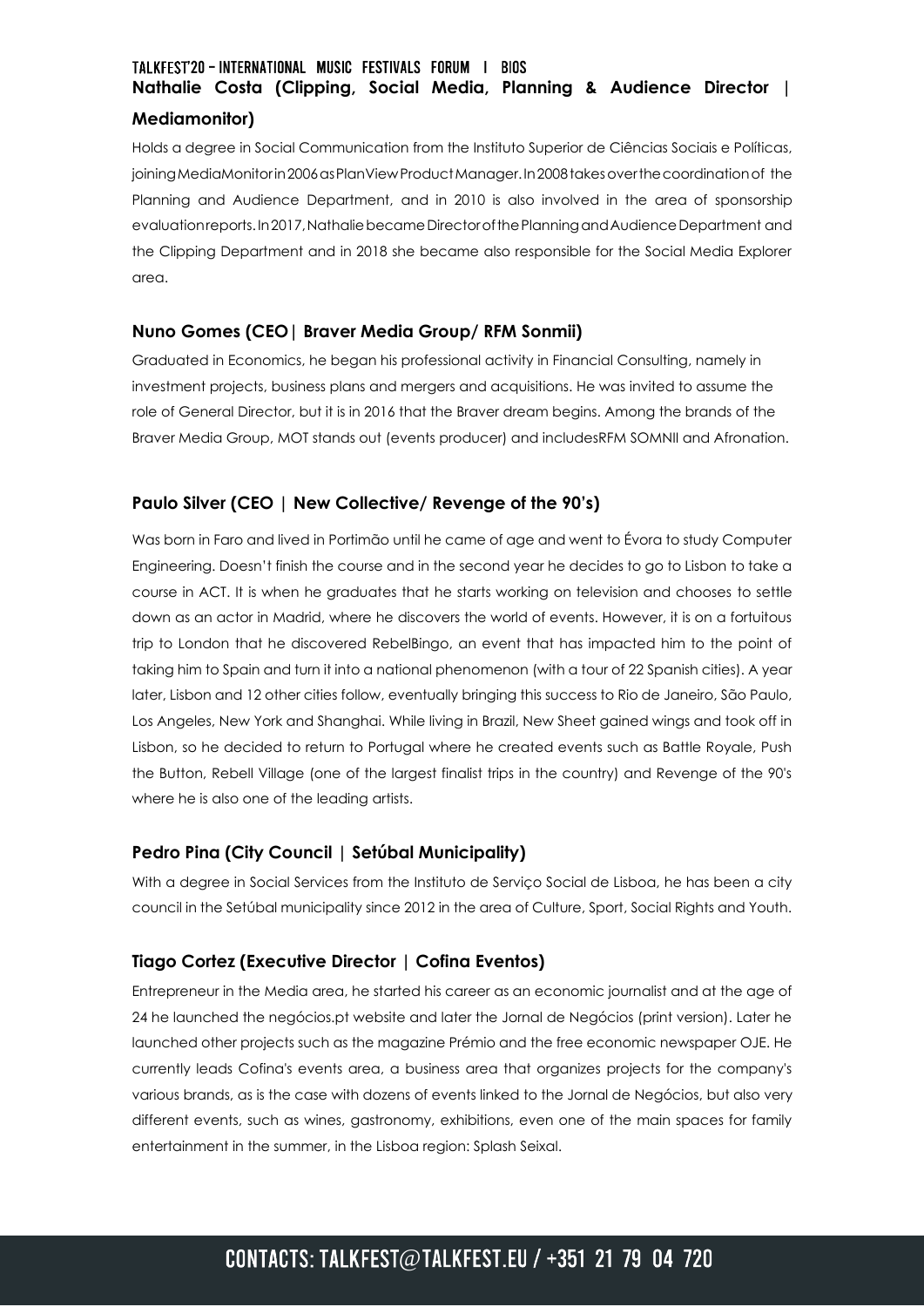## TALKFEST'20 - INTERNATIONAL MUSIC FESTIVALS FORUM | BIOS **Tiago Fonseca (Head of Sales & BizDev | See Tickets)**

Firm that any business relationship should not start on the basis of numbers, he specialized in the strategy of opening demanding markets in terms of human relations. With a strong background in the area of Management and HR, he believes that the development of any business is as strong as the initial experience among its interlocutors.

## **Tiago Silva (Director | Festival Iminente)**

He began his academic career in Sports Management at Instituto Superior da Maia, but soon realized that the area that really interested him was the production of events, so he joined a course at Restart. Since then he's been all over the place. He was production assistant at Indie Lisboa and Everything is New, production manager and team leader, manager at Underdogs Art Store, studio director of Vhils in Hong Kong, among others. He currently teaches the Planning class at the Events Production Course at Etic and is director of the Festival Iminente.

## **Vitor Batista (Director | Atmo Sensation/Festival do Atlântico)**

From an early age he showed strong aptitude for numbers and for the area of entertainment. Having developed the area of Accounting and Finance in its academic aspect, area that developed and applied in business management and consulting in the traditional market. But it was in 2011 that he started one of the most ambitious projects of his career to date, founding Atmo Sensation, and with it a set of events and initiatives of reference throughout the Central Region and even at the national level. The meticulous, innovative and dynamic way that Vitor Batista faces each challenge ends up impressing a pace of innovation and care to every initiative little seen before in this type of business.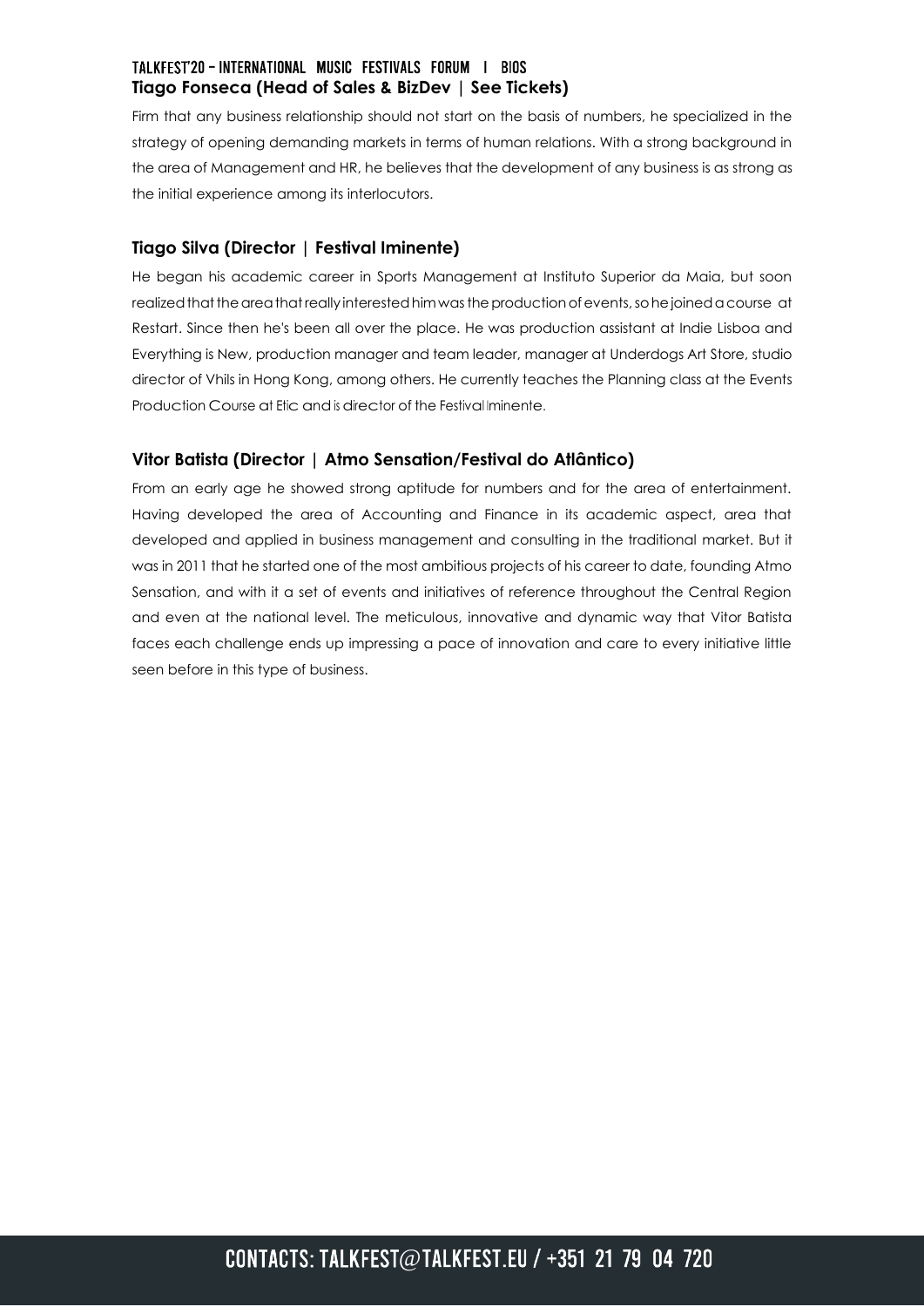### TALKFEST'20 - INTERNATIONAL MUSIC FESTIVALS FORUM | BIOS MODERATORS

## **Ana Batalha (Journalist | Jornal de Negócios)**

She is a journalist at Jornal de Negócios, where she is mainly dedicated to the areas of companies and markets. Previously, worked at the online newspaper Eco and, as a graduate, she has a master's degree in Gestão from Nova SBE and a degree in Ciências da Comunicação from the same university.

## **Ana Martins (Journalist | Rádio Comercial)**

Co-presents and produces the interview program "Era o Que Faltava", with Rui Maria Pêgo, at Rádio Comercial, where she works since 2001. In 2014, she won the prize for Best Documentary for the film "De Armas e Bagagens" at FESTin - Festival de Cinema Itinerante de Língua Portuguesa with the producer Real Ficção. She wrote and directed some award winning short films. Studied Screenwriting, Production and Realization at the University of Texas, Austin, considered the best American public university in 2014. Has a degree in Social Communication from ISCSP, with a Postgraduate Degree in Spatial Planning and Sustainable Tourism Management, and a specialization in Yoga teaching by the Faculdade de Motricidade Humana.

### **Catarina Canelas (Journalist | TVI/TVI24)**

TVI/TVI24 journalist and pivot and Invited Professor at Iscte-Iul. She won the Journalism awards of the Igreja Católica Portuguesa and the Associação Nacional de Municípios Portugueses in 2019 and also the AMI Honorable Mention in 2016. She is the author of the book "A Hora da Partida".

#### **Catarina Figueiredo (Host| RFM)**

She has been with Grupo Renascença for over 12 years. Today is one of the host of RFM and has already worked for Mega Hits. Graduated and post-graduated by the Universidade Católica,she is also a co-founder of the BiOrgani project.

#### **Inês Faria (Host | RTP)**

A young actress of 22 years. Most recently she ventured into the digital world, created a YouTube channel where he posts videos weekly and communicates with his audience every day through Instagram. He is also currently working as a reporter for RTP's Faz Faísca program. Fun, spontaneous and with a keen sense of humor, she loves to entertain her audience. She studied at the Escola Profissional de Teatro (Cascais) and has a degree in Relações Públicas e Comunicação Empresarial from the Escola Superior de Comunicação Social.

#### **Inês Henriques (Radio Host | Vodafone FM)**

She met in the course of Social Communication in Coimbra, the Ecuador of the two hemispheres that composeher-PhotographyandVoice.ShespecializedinthefirstbyattendingAr.CoinLisboa andwas discovering the second when she moved to Porto. It isstillat this city that life presents her with a huge challenge and it is in overcoming it that her vocation presents to her - the Voice. Never leaving photography aside, but now with more knowledge of who she is, Inês returns in 2019 to Lisboa to join the Vodafone Fm family, reconnecting with music beyond the lens.

# CONTACTS: TALKFEST@TALKFEST.EU / +351 21 79 04 720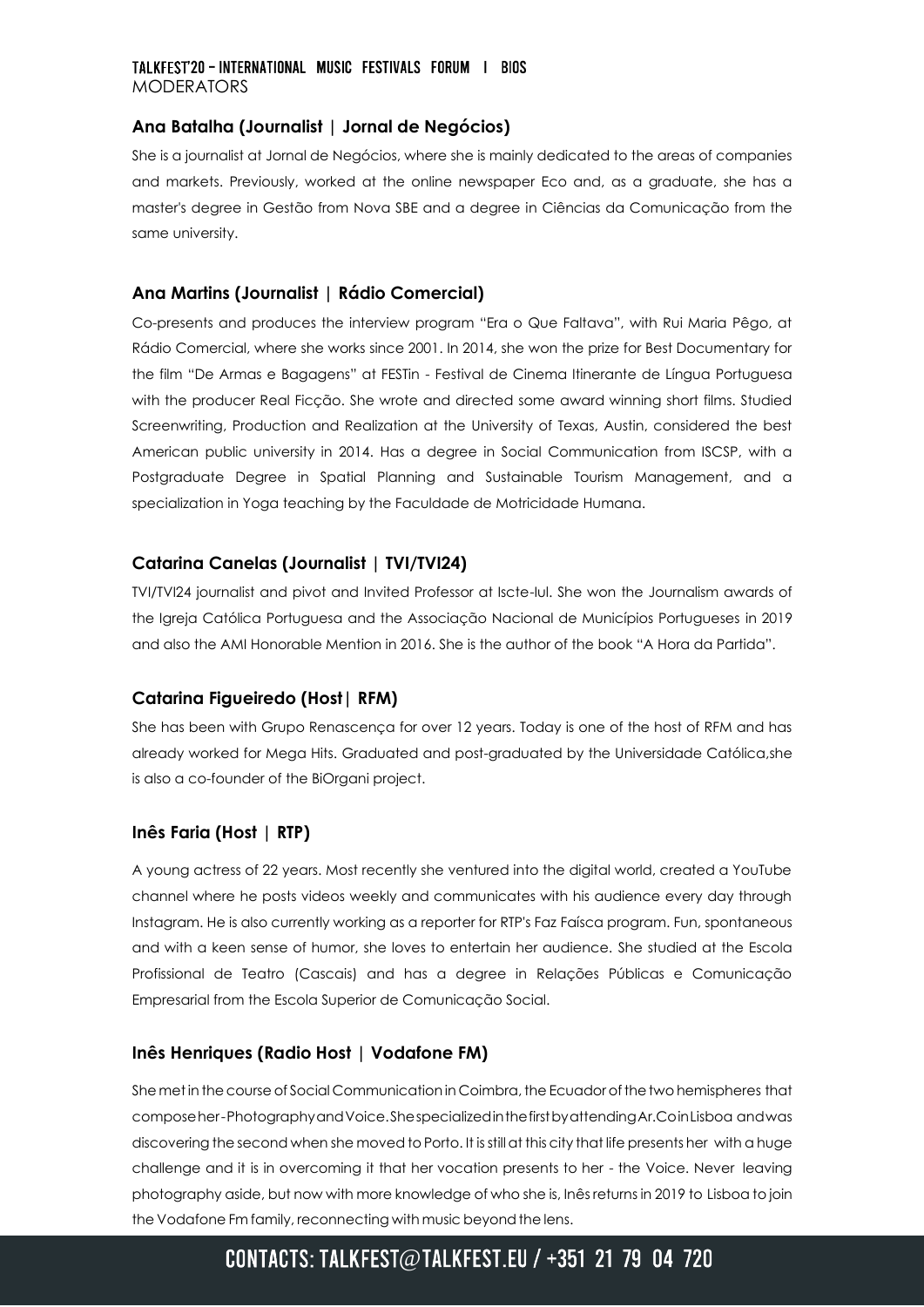## TALKFEST'20 - INTERNATIONAL MUSIC FESTIVALS FORUM | BIOS **Maria Sá e Melo (Host | Antena 1)**

She currently works as a radio and digital reporter for Antena 1 and manages and edits content for the social networks of RTP group radios: Antena 1, Rádio Zig Zag, RDP Internacional and RDP África. Worked in the management of Communication Projects in the areas of Social Responsibility and Social Innovation, having developed over 3 years Educational Projects for brands such as GALP, Nestlé and SOVENA.

## **Sebas E. Alonso (Co-director| Jenesaispop)**

He is the co-director of Jenesaispop.com, the leading independent music website in Spain with 600.000 users per month, according to Google Analytics and the TOP 20 on the Comscore Música panel, in which competes with multinationals such as Deezer and Spotify and international sites like Bandcamp. The web was founded in 2006 by a group of friends journalists and music lovers, growing organically and independently, to become the reference site of the pop world. As a DJ, he played in several clubs in Madrid and Barcelona, such as OchoyMedio or Razzmatazz and at festivals such as the Festival Internacional de Benicàssim.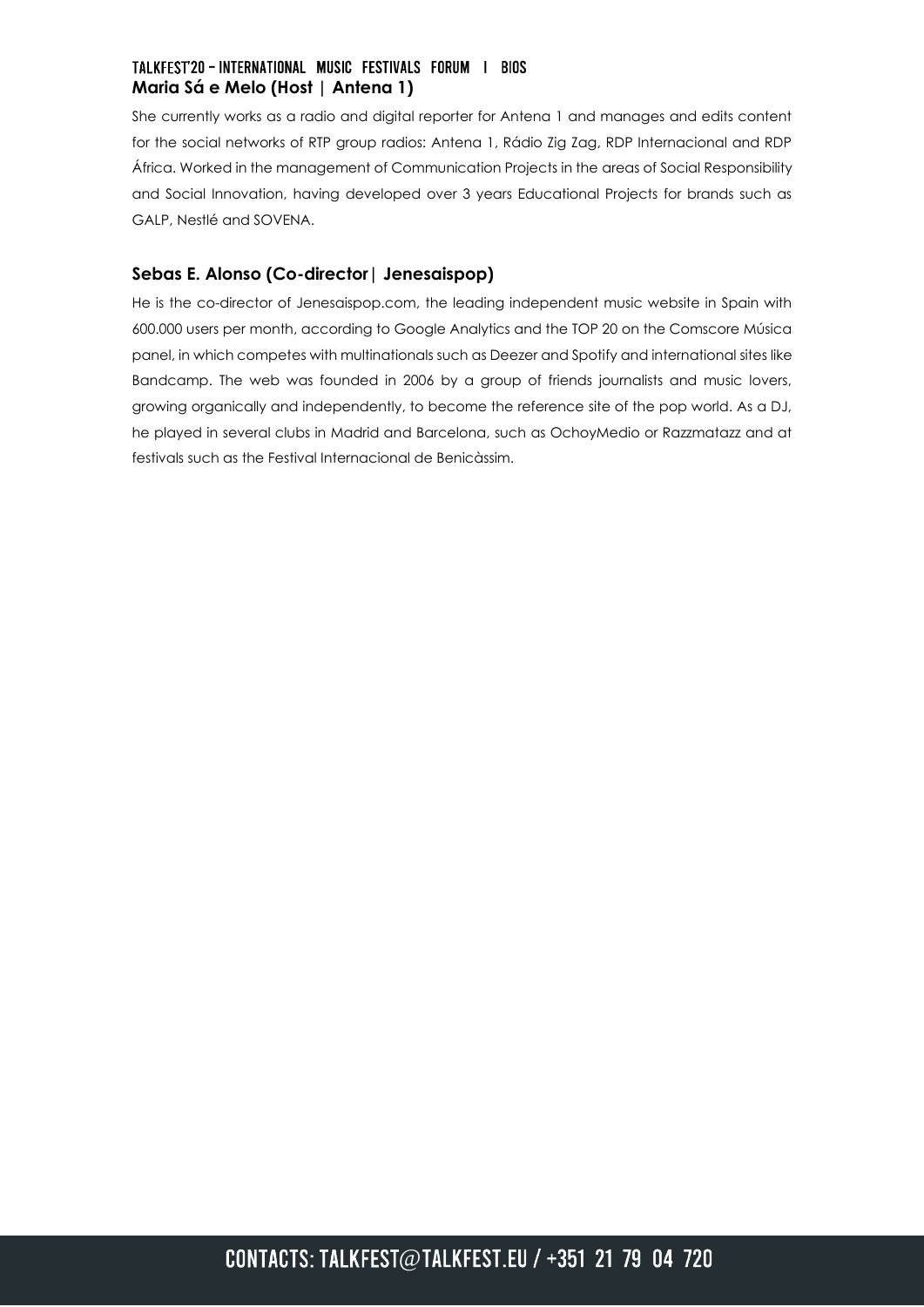# **PITCHSTAGE**

## SPEAKER **Álvaro Montero (Creative Director | Tactile Pay)**

#### *Biometric payments at events and major festivals*

He is a co-founding partner of Brazilian producer Loop Reclame, a company that has been working with music for 15 years. He is also artistic director of the publisher Loop Discos, which in the last year has grown by 200% in the number of artists in catalog. He is a DJ, curator of festivals such as Pepsi Twist Land, a radio broadcaster with years of experience on the programming board and host of the Local Tracks program on the largest radio network in southern Brazil. Santos signs the musical direction of the new Youtube Originals series with Whindersson Nunes, the second largest youtuber in Brazil. Currently lives in Portugal.

## **Bruno Costa (Team | ANEBE)**

*"Beba com cabeça" – The app that will help the attendees of events and festivals*

He studies Informatics Engineering in the Universidade Europeia and is a Security Analyst and a part-time Developer. As a Developer he is creating new websites involving python language and as a Security Analyst he is more focus in malware and traffic analysis. He was built multiple sandbox's for malware, this way he can analyse the samples and then define a mitigation strategy.

#### **Bruno Silva (Team | ANEBE)**

*"Beba com cabeça" – The app that will help the attendees of events and festivals*

É Professor Assistente, Chefe do Departamento de Tecnologia da Faculdade de Design, Tecnologia e Comunicação da Universidade Europeia. Tem também um PhD em Engenharia Informática pela Universidade da Beira Interior. É autor ou co-autor de vários artigos de conferências internacionais e publicações do International Journal.

#### **Carlos Nogueira (Director | WiseSafety)**

#### *Security & Safety – The challenges in major events*

Fundador e Managing Director da WiseSafety, trabalha há mais de 20 anos na área da segurança de edifícios e instalações (componentes de safety e security). Com formação em engenharia mecânica e cursos de especialização em Segurança de Eventos e Crowd Management no Reino Unido, participa nos maiores eventos realizados em Portugal com promotores nacionais e internacionais. Desde 2016 tem a função de Safety Officer de todos os eventos do Web Summit realizados em Portugal, teve a função de Head of Safety no Festival da Eurovisão em 2018, e é atualmente responsável pela elaboração e implementação dos Planos de Segurança de grandes eventos como o NOS Alive, Festival Iminente, RTP Andamento, Ed Sheeran, Metallica, MUSE, VOA Heavy Rock Festival, entre muitos outros.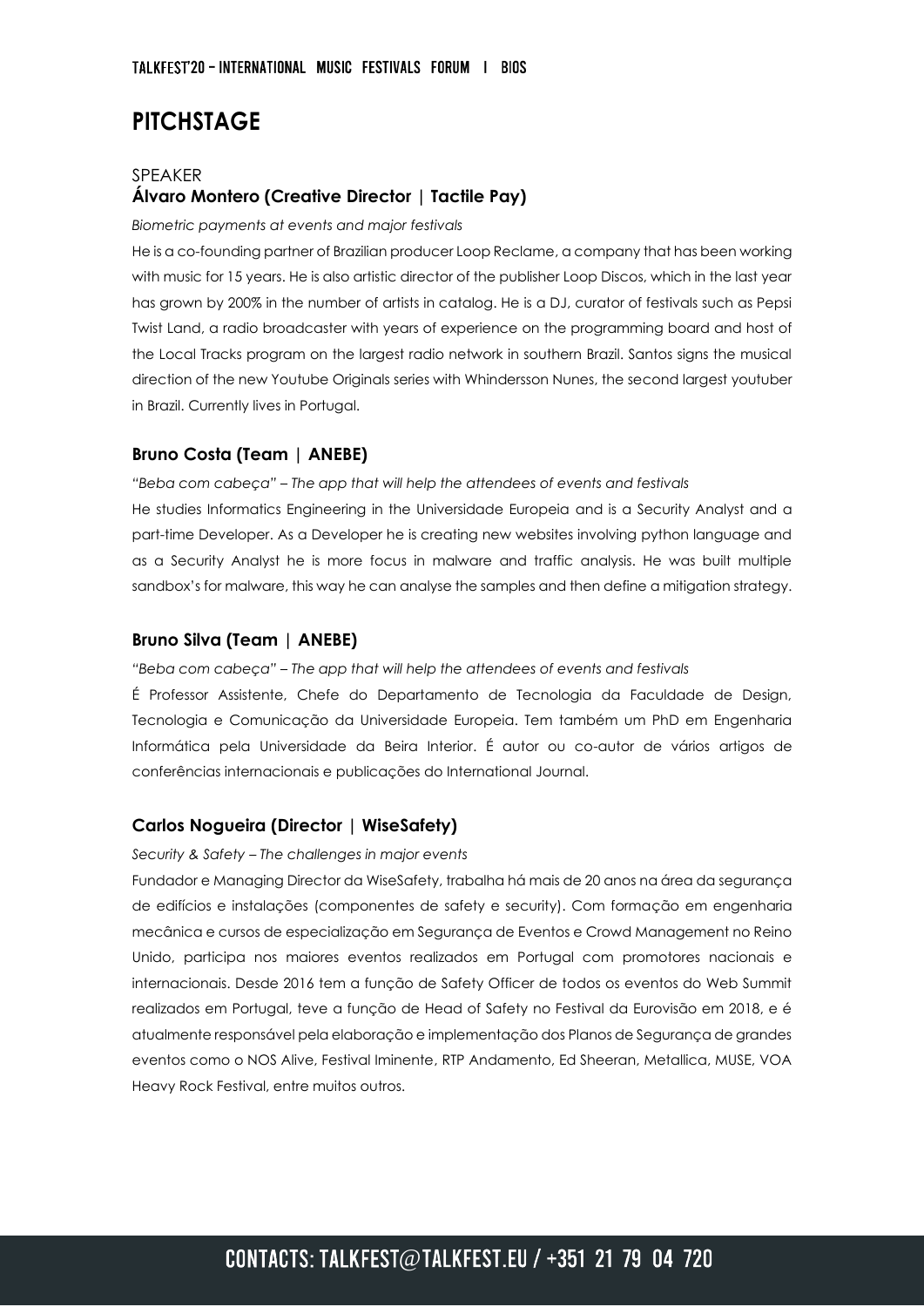#### **Diego Ferrón (Team | Cooltural Fest "Music for All")**

*Diversity and social inclusion in the music industry (case-study)*

Licenciado em Turismo pela Universidad de Almería. É Especialista em Gestão Empresarial da Música pelam Universidad de Valencia. Mestre em Marketing Digital e E-commerce. Director do Cooltural Fest – Music for All e B Side Festival.

## **Eduardo Santos (Co-founder | Loop Reclame)**

*Why independent Portuguese artists should be in Brazilian musical market?*

He is a co-founding partner of Brazilian producer Loop Reclame, a company that has been working with music for 15 years. He is also artistic director of the publisher Loop Discos, which in the last year has grown by 200% in the number of artists in catalog. He is a DJ, curator of festivals such as Pepsi Twist Land, a radio broadcaster with years of experience on the programming board and host of the Local Tracks program on the largest radio network in southern Brazil. Santos signs the musical direction of the new Youtube Originals series with Whindersson Nunes, the second largest youtuber in Brazil. Currently lives in Portugal.

### **Eric Santos (CEO | AlertaMais)**

*The efficient use (and added value) of radio communications in the production of major events* É licenciado em Informática de Gestão e pós-graduado em Gestão de Organizações Sociais e Gestão e Liderança. É também auditor na área da Gestão de qualidade e tem formação em radiocomunicações, delegado de segurança e CERT (Equipas Comunitárias de respostas à Emergência). Foi Oficial do Exército, tendo saído como Tenente de Cavalaria, sendo após isso Coordenador de Operações numa das maiores empresas de Limpeza Industrial. De 2012 a 2015 foi também Diretor Executivo do Conselho Português de Proteção Civil, onde ganhou a experiência e motivação para constituir a empresa Alertamais nos finais de 2014.

#### **Flávio Serpa (Director | A-MA)**

*Booking: Methodology and planning as a secret of success nowadays.*

He's the director of A-MA, graduated in Cultural Management and post-gradated in Management and Marketing from ISCTE-IUL. His work is mostly developed in specific areas, such as the production and agency of Artists in the national market.

#### **Gustavo Couto (Director | Copos Reutilizáveis by ArtCor Light)**

#### *Reusable cups: A problem or a solution for the future of festivals?*

Responsible for the Reusable Cups in ArtCor Light. With the rise of the use of this article (Reusable Cups) in large festivals, ArtCor created its own department and named Gustavo Couto as its mentor, responsible for its management and implementation in the field. Pre-production, implementation, distribution, counts, ratios, dirty collections, washes, packaging, handling and storage.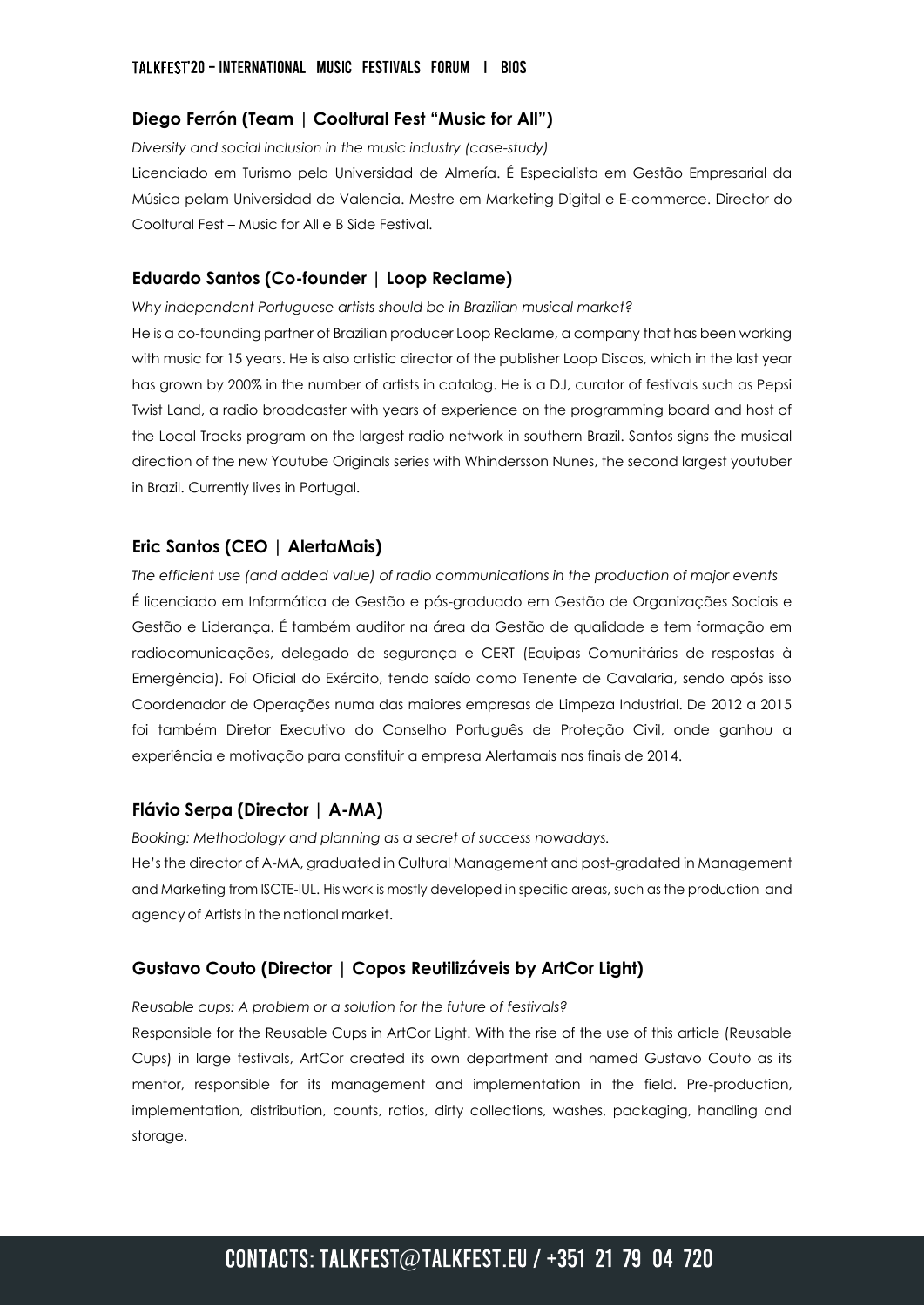#### **João Lopes (Founder | Bloq.it)**

*Technology and automation: new technologies at festivals and events* Founder and COO of Bloq.it, also giving his life an entrepreneurial attitude.

#### **João Matias (Epidemiologist | EMCDDA)**

*Monitoring drug use in Europe - how music festivals fit in the picture* 

Epidemiologista, formado pela London School of Hygiene and Tropical Medicine (LSHTM). Em 2004, integrou o Observatório Europeu da Droga e da Toxicodependência, na Unidade de Saúde Pública como analista científico, responsável pelo indicador epidemiológico "Prevalência e padrões de uso de drogas", abordando tópicos como uso de drogas em ambientes nocturnos, análise de águas residuais, drug checking e o 'European Web Survey on Drugs'. Trabalhou também no United Nations Office on Drugs and Crime (UNODC) em Viena, como analista do mercado de drogas.

#### **João Vargas (Team | ANEBE)**

*"Beba com cabeça" – The app that will help the attendees of events and festivals* Graduated in Political Science from Universidade Nova de Lisboa, is General Officer of ANEBE - Associação Nacional de Empresas de Bebidas Espirituosas. He has been a researcher in Political Science at ISEG, ICS-UL and Universidade de Aveiro and consultant for several policy and innovation consulting firms. He was also deputy to the former General Officer of the Partido Socialista, having coordinated the conferences "Um Novo Rumo para Portugal".

#### **José Pedro Barrego (Telecommunications Engineer | ANACOM)**

*5G challenges in telecommunications and that will be available to the public at mass events* With a PhD in Electrotechnical Engineering, graduated and master in Electronic Engineering and Telecommunications, he has been developing his professional activity for more than 15 years, in the area of spectrum management, at ANACOM, regularly participating in the monitoring and control of spectrum in major events, in the main festivals and musical concerts that take place in our country, having coordinated the spectrum monitoring operations at the Festival Eurovisão 2018 held in Lisbon. Furthermore, he has led several innovative research and development projects in the area of radio spectrum management, with emphasis on the network of TDT signal monitoring probes and the study of new spectrum sharing paradigms.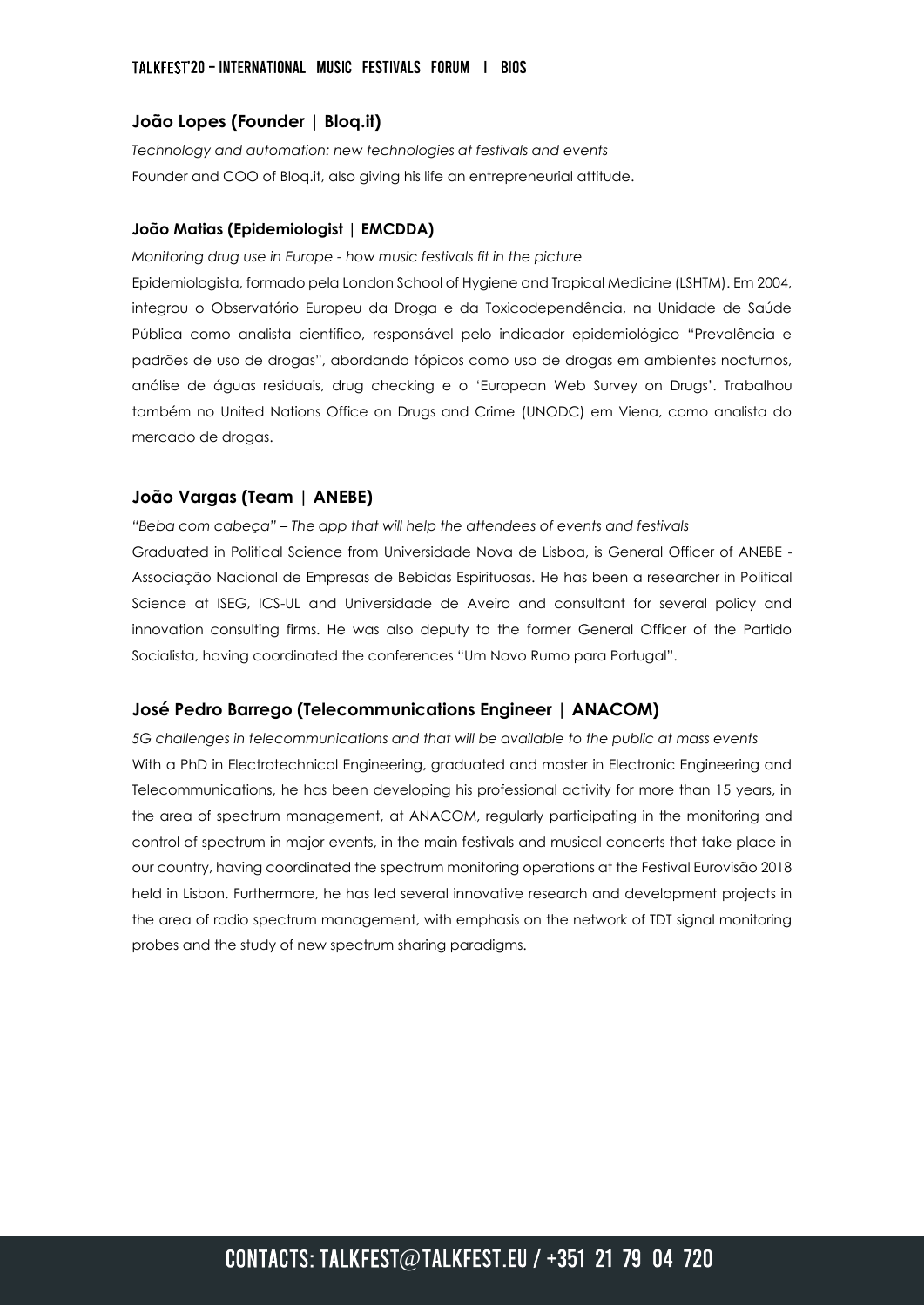#### **Kelly Tonaco (Director | Festival Pé na Terra)**

*Festival Pé na Terra – history and official presentation of the 9th edition* 

Born in Minas Gerais (Brazil) she had a passion for music and traditional rhythms from early on. In 2008, she moved to Lisboa, where she began developing cultural projects, promoting concerts and forró balls in the city. In 2012, she created the Festival Pé na Terra, a music and dance event focused on traditional Portuguese-speaking rhythms, which takes place annually in Vila da Fuseta, southern Portugal. In 2014, she began her work as a tour manager and executive producer. Since then, she has toured with different Brazilian artistic groups, visiting more than 15 countries, promoting an important cultural bridge for Brazilian and European artists. She currently works as a local producer in Portugal with Brazilian artists.

#### **Luana Bristane (Team | Festival Pé na Terra)**

*Festival Pé na Terra – history and official presentation of the 9th edition* 

She is a master student in Culture and Communication from the Universidade de Lisboa, a specialist in Creative Economy, graduated from Universidad Rey Juan Carlos – Madrid and a cultural manager. She is curious and researcher in the area of development through the Culture and Creative Economy. She is Co-founder and Director of LadoBe Creative Agency and senior consultant for startup Bridge For Billions. In Brazil, she also produced several cultural events.

#### **Manuel Angel López (Music Lawyer | Sympathy for the Lawyer)**

*Sympathy for the Lawyer - How to be legally protected as an artist or promoter, in Spain?* Manuel Angel López is the founder of Sympathy for the Lawyer, a hyper-specialized law firm in the music industry. He has a degree from Universidad de Granada and is lawyer and managing partner at MYL Abogados & Asesores, SLP. At Sympathy for the Lawyer deals with all legal issues related to music, such as intellectual property, contracts, taxes, visas, employment. He also advises artists, festivals, agencies and publishers.

#### **Pablo Galindo (Team | Cooltural Fest "Music for All")**

*Diversity and social inclusion in the music industry (case-study)*

Pablo holds a doctorate in Sociology from the Universidad de Granada. Professor of Sociology at the Facultad de Ciencias de la Educación since 2000 (Universidad de Granada). Professor-Tutor in Universidad Nacional de Educación a Distancia (UNED), since 1997. Social researcher and trainer.

#### **Ricardo Costa (Director | Copos Reutilizáveis by ArtCor Light)**

*Reusable cups: A problem or a solution for the future of festivals?*

Born in 1976 is the CEO and founder of ArtCor Light. He has gained his know-how working in events since 1999, creating his own project in 2009 - ArtCor Light - Event Bar Service. In 2017, due to the new ecological needs, and the work developed in the biggest festivals, he also developed the project: Copos Reutilizáveis by ArtCor Light, being present in most festivals nationwide.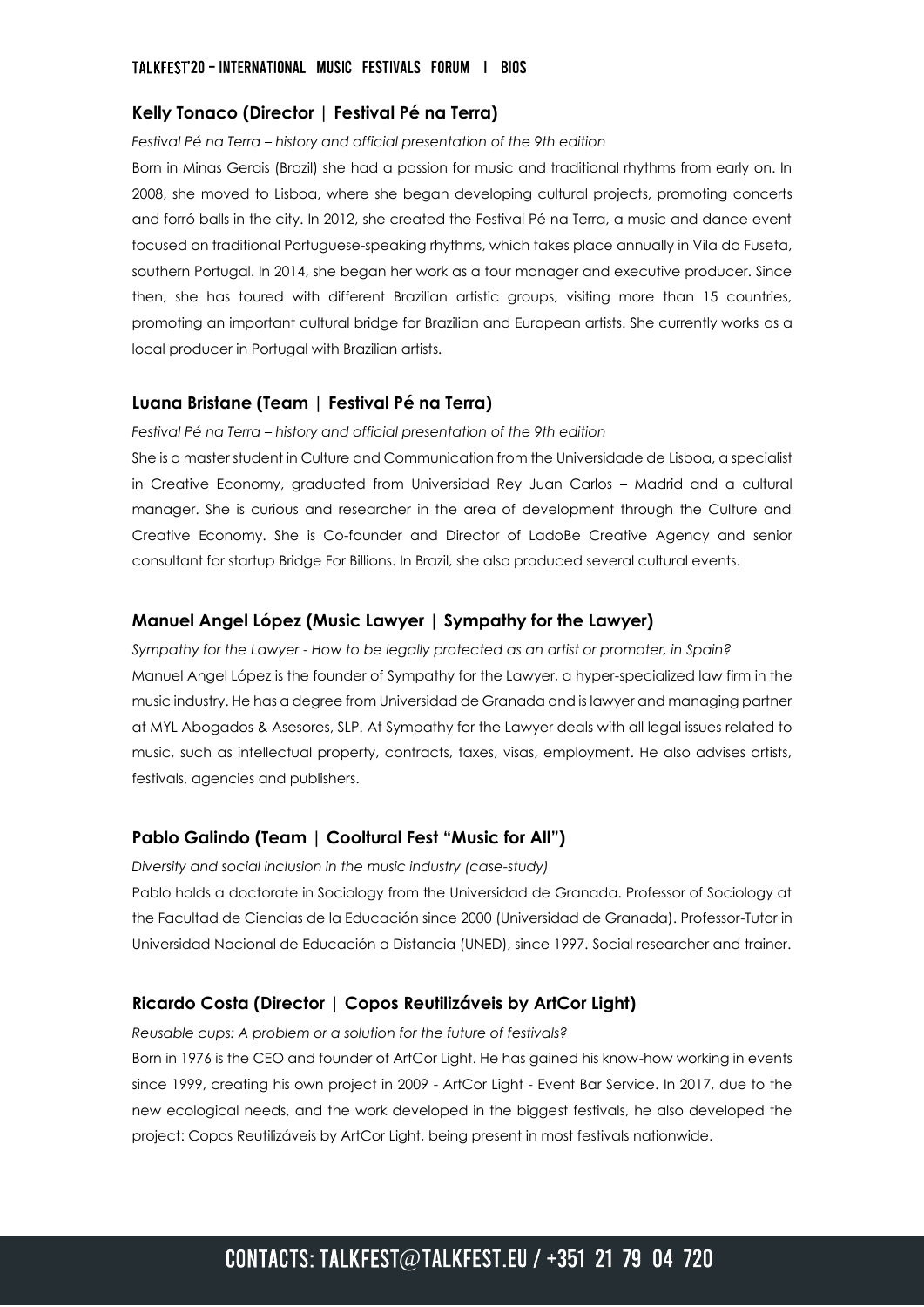## **Silvia Sá (Executive Director | PassMúsica)**

*New legal framework for the use of music in public spaces*

Licenciada em Controlo Financeiro pelo ISCAL, Pós-Graduada em Gestão Pelo INDEG e em Direito de Propriedade Intelectual pela Faculdade de Direito da Universidade de Lisboa. É diretora Executiva do Serviço de Licenciamento PassMúsica. Há 13 anos ao serviço da indústria musical (produtores e artistas) na cobrança, gestão e distribuição de direitos conexos aos direitos de autor.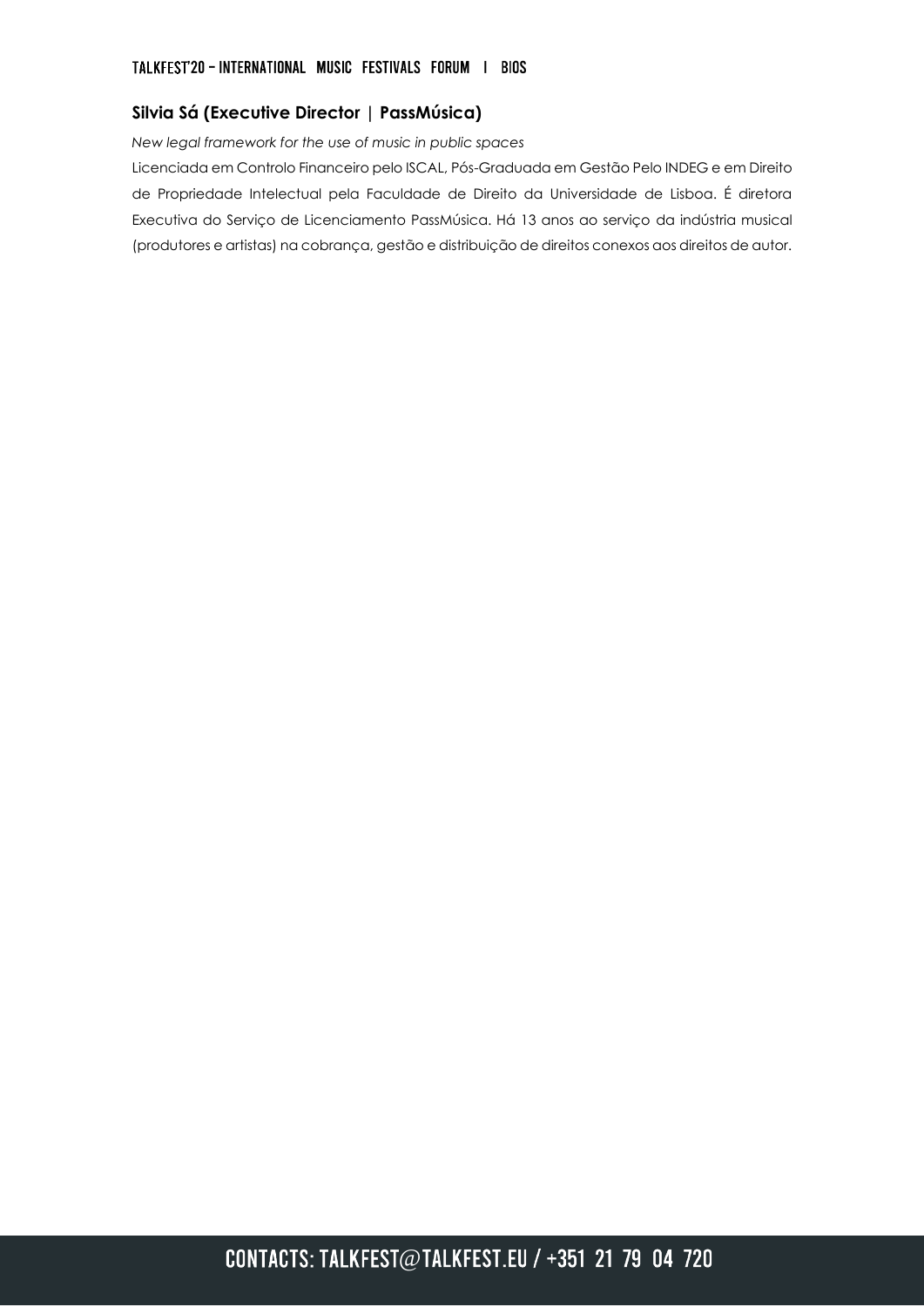# **SCIENTIFIC PRESENTATIONS**

## SPEAKER **Francisca Castro Lousada (ESCS-IPL)**

*The contribution of Music Festivals to nation-brand promotion*

Has a degree in Communication Sciences, postgraduation in Branding & Content Marketing and Master in Advertising and Marketing. Is currently Project Manager at Shift Thinkers (Branding and Brand Management agency). The interest and curiosity about the world of music and festivals led her to dedicate her master's thesis to the study of the contribution of music festivals to the promotion of the nation brand.

#### **Margarida Rangel (ESCS-IPL)**

*Sponsorship in the consumer engagement and attitudes: Somersby Out Jazz case-study*  Enthusiastic about the world of marketing and strategic communication, from an early age she was interested in maximizing her knowledge in the field. In love with brilliant brands, great stories and companies with strong strategic and creative thinking. Passionate and a frequent consumer of music festivals, she has done her masters dissertation in the area of Advertising and Marketing, on the same theme: "Sponsorship in the consumer engagement and attitudes: Somersby Out Jazz case-study".

#### **Joana Gonçalves (ISEG)**

#### *The impact of perceived quality on costumer satisfaction at music festivals*

Graduated in Hotel Management, she has always been passionate about organizing events. A taste for production, logistics and unforeseen management directed her to the corporate events area for 3 years. Has recently completed her master's degree in Industrial Strategy and Management with a dissertation on the Impact of Perceived Quality on Customer Satisfaction at Music Festivals.

#### **Rute Sousa (ESAD.CR)**

*Artístic practices in rural context - culture for the development of the rural territories* Graduated in Artistic Studies and Master in Cultural Management. She began her professional experience at ESAD.CR's communication and event organization office and interned at Binaural - Associação Cultural de Nodar. Interested in the areas of culture and art, especially in how territories and communities can be developed through them.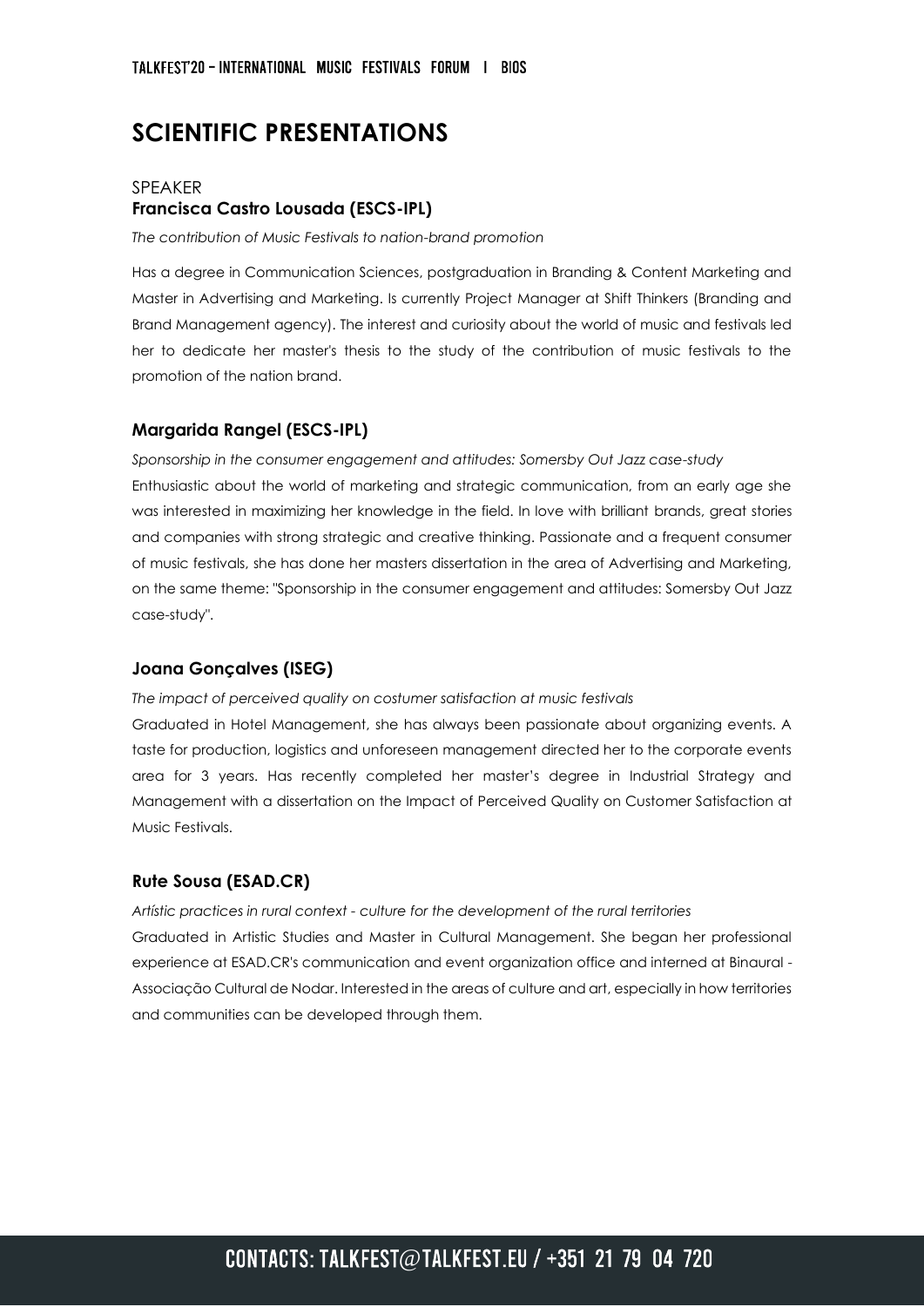## **Sara Duarte (ISCTE-IUL)**

*Exploring Drivers of Consumer Well-being in Music Festivals: A Relationship Marketing Approach*  Completou a licenciatura em Gestão no ISCTE Business School. Mais tarde, decidiu realizar o mestrado em Marketing, através da mesma Instituição. Sempre manifestou interesse por organização de eventos, e viria a encontrar na sua dissertação uma forma mais próxima de se envolver com esta área ao ter investigado o que está por detrás do fenómeno dos festivais de música.

### **Uriel Oliveira (Vice-president | Cision Portugal)**

*"Maratona dos Festivais de Verão" – measurement of: clipping, audience and favorability analysis* Hespecializes in media, business communication, marketing and public relations and has a degree in Business Communication. He has functions as vice-president of Cision in which coordinates the operations and business development of this company that is the global leader in providing services to communications and marketing professionals. He is also a postgraduate professor in Marketing, Advertising and Design for PME's Universidade Fernando Pessoa, and regularly writes opinion articlesfor the Imagens de Marca website. He isco-author of the book Marketing Digital e E-Commerce #2.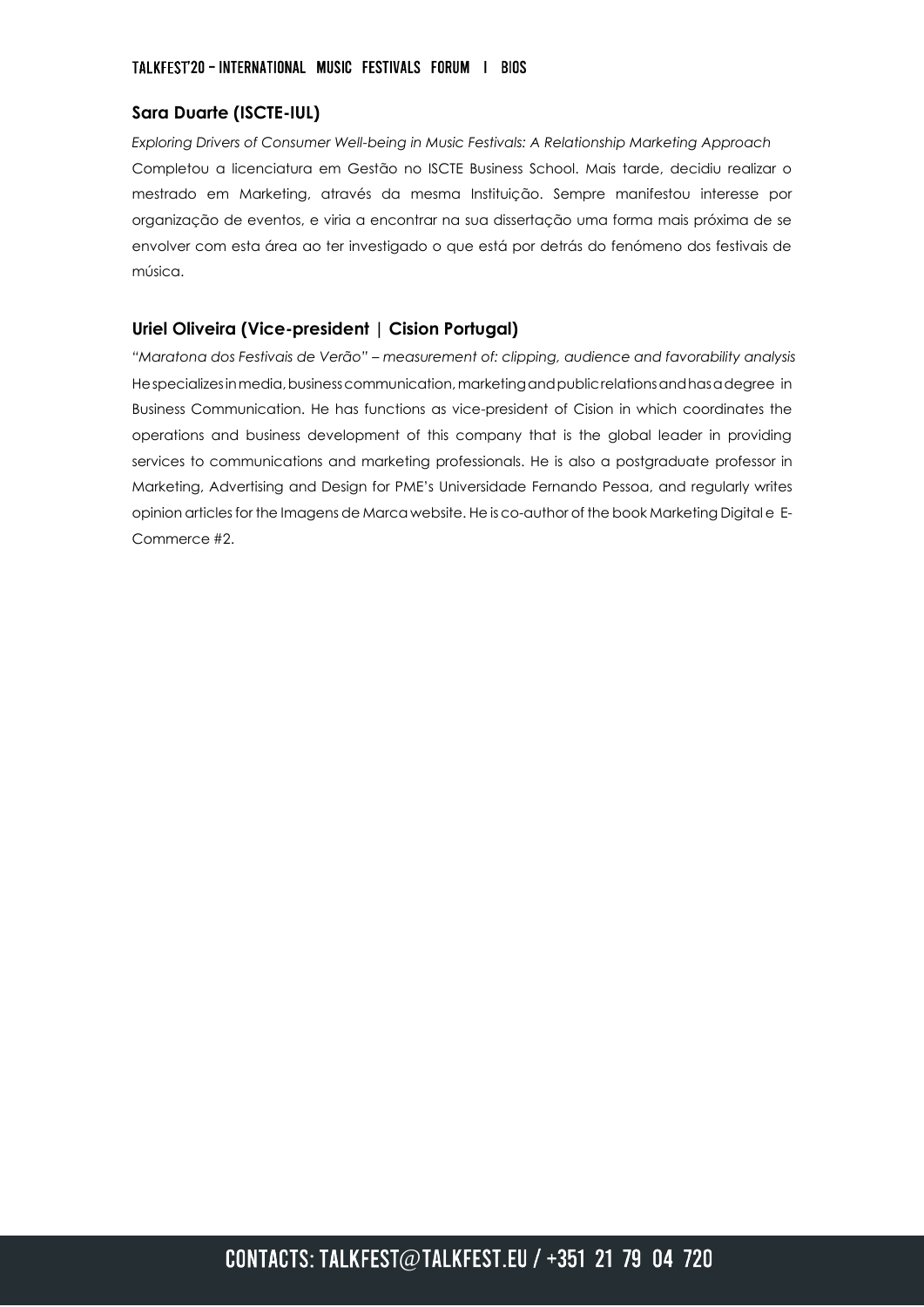# **WORKSHOPS**

#### THEME

#### **How to create a roster of artists that works collectively?**

*Afonso Ferreira e Bernardo Miranda (Co-founders | Bridgetown)*

Bernardo Miranda and Afonso Ferreira are co-owners of Bridgetown, a community that brings together artists, producers, managers, visual and audiovisual artists and that make a mission: the development of the artistic environment in Portugal. The agency/publisher was founded in 2014 and is currently working on career management for artists such as Richie Campbell, Dengaz, Plutonio, Mishlawi, Dj Dadda, Luis Franco-Bastos or Pedro Teixeira da Mota. Determinant in the development ofthepromotionandmarketingofartistsinthedigitalage,Bridgetownistodayone of the largest and most important agenciesin the Portuguese music industry.

# **Cultural and Creative Industries – Attracting partnerships and support in an international logic**

*Cristina Góis Amorim (Cultural Specialist | AICEP Portugal)*

Studied and graduated in Línguas e Literaturas Modernas, Variant of Estudos Portugueses, at the Faculdade de Letras da Universidade Clássica de Lisboa. In 1987 she joined the staff of the then ICEP – Instituto de Comércio Externo de Portugal, currently AICEP Portugal Global - Agência para o Investimento e Comércio Externo, having gone through several areas within these entities, organizing, participating and disseminating multiple actions and initiatives of different nature , such as business missions, international fairs, seminars, workshops and conferences. Today she develops her activity in the area of Cultural and Creative Industries and in the area of Tourism.

#### **Visual Storytelling – form brands and concepts that attract audiences**

#### *Meneses Francisco Véstia (Team| SamyRoad)*

He began his career as a communications consultant and later as a project manager, passing houses such as YoungNetwork or Cupido. But it was in the defunct TORKE 2.0 that he initiated strategic functions related to Social Media that solidified at IPG Mediabrands, with the mission of integrating ideas and elevating them to the digital landscape, through the creation of content. In 2013, he assumed the position of Digital Manager for L'Oréal Portugal's consumer brands, and in 2015 moved to Warner Music Group as Head of Digital and New Media. He has been leading SamyRoad Portugal since 2016, holding the position of Country Manager, responsible for the company's operation in the national market, articulating the entire strategy with its headquarters in Spain.